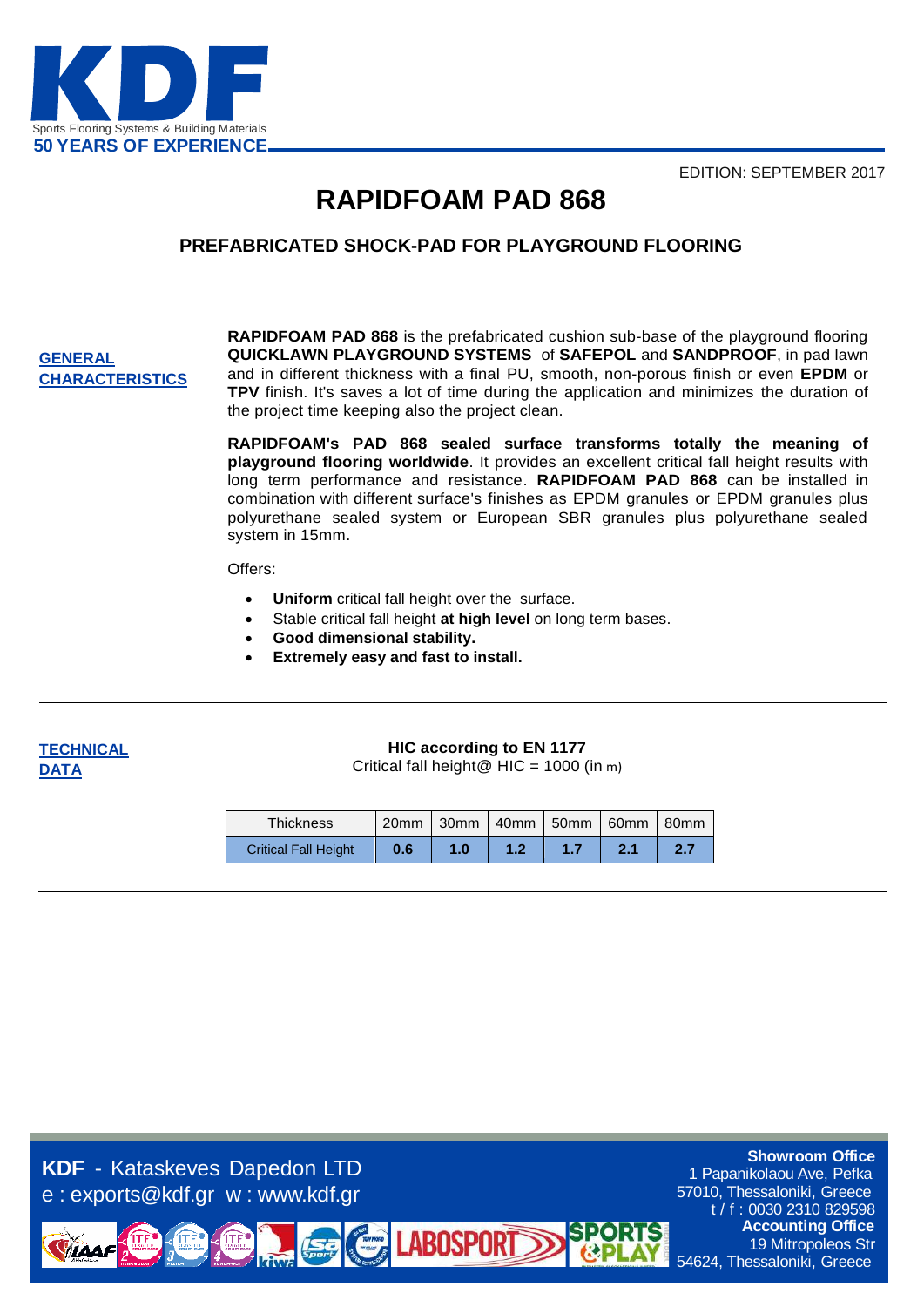



#### **PREPARATION-APPLICATION**

The sub-surface on which the material will be installed must be completely dry and clear of all foreign matter and free of dust, dirt, oil or any kind of spills.

 **PLAYGROUND FLOORING with KDF RAPIDFOAM PAD 868 AS SEALED, NON-POROUS SURFACES**

Combination of the prefabricated cushion sub-base **KDF RAPIDFOAM PAD 868** with a mixture of **SBR** or **EPDM** or **TPV granules** with PU Binder in thickness of 15mm and then a special PU pore sealer and PU, UV-resistance top coating.

 **PLAYGROUND FLOORING with KDF RAPIDFOAM PAD 868 AS OPEN-POROUS SYSTEM**

Combination of the prefabricated cushion sub-base **KDF RAPIDFOAM PAD 868** with a mixture of **EPDM granules** with PU Binder, on top, in thickness of 15mm.

The information given here is true, represents our best knowledge and is based not only on laboratory work, but also on field experience. However, because of numerous factors affecting results we offer this information without any guarantee and no patent liability is assumed. For additional information or questions, contact the technical department of KDF LTD.

**LABOSPORT** 

**KDF** - Kataskeves Dapedon LTD e : exports@kdf.gr w : www.kdf.gr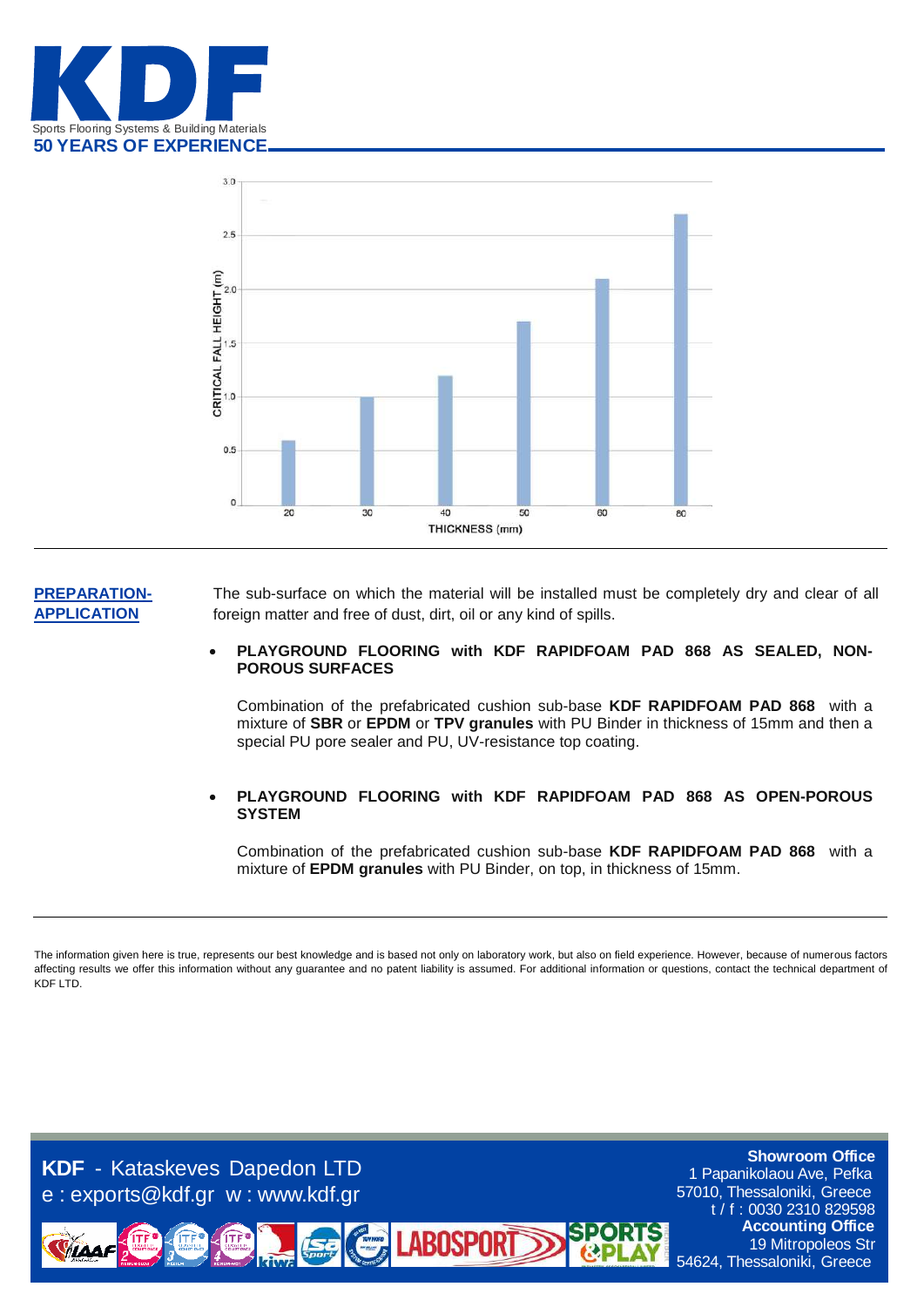

EDITION: MAY 2019

## **PU PRIMER 870**

### TRANSPARENT, ONE COMPONENT, POLYURETHANE-BASED PRIMER, USED AS AN ADHESIVE COMPONENT BETWEEN SUBFLOOR AND SPORTS SYSTEMS

#### **CHARACTERISTICS POLYURETHANE PRIMER 870** is a clear, polyurethane-based, one-component primer, which is used as an adhesive component between the sub-floor and sport systems.

- $\checkmark$  Penetrates in depth.
- $\checkmark$  Ideal for old and new surfaces.

| <b>TECHNICAL DATA</b> | Basis:                                                         | one-component polyurethane       |
|-----------------------|----------------------------------------------------------------|----------------------------------|
|                       | Appearance:<br>Color:                                          | liquid                           |
|                       | Viscosity:                                                     | transparent                      |
|                       | Density:                                                       | 50 – 250 mPa•s at $25^{\circ}$ C |
|                       | Temperature for the application and drying of<br>the material: | 0.9-1.0 Kg/Lt                    |
|                       |                                                                | $10 - 40^{\circ}$ C              |

#### **PREPARATION-APPLICATION**

**GENERAL** 

**Applied on dry surfaces without rising humidity issues, free of materials that might prevent bonding e.g. dust, loose particles, grease etc (in case of asphalt or concrete).**  The success in the application depends on the right preparation of the underlay and use of the material.

- **Good, dry** cleaning of the surface from dust and residues.
- Priming of the surface with **PU PRIMER 870** applied by airless sprayer equipment or brush, roller. The base layer (wet-pour mixture of SBR and PU BINDER 1118) should be constructed while **PU PRIMER 870** is still a bit sticky. Curing takes place at ambient temperature by evaporation of the solvent and reaction with atmospheric moisture. High temperatures and moisture will shorten the cure time. **PU PRIMER 870** is applied in two or more layers as a thin film, and on the final layer, wet-pour mixture of SBR and PU BINDER 1118 can be applied on sticky surface.
- The temperature should not fall below  $10^{\circ}$ C during curing.

**LABOSPOR** 

- Opened drums should be used up quickly.
- The layer (wet-pour mixture of SBR and PU BINDER 1118) should be constructed while the final layer of **PU PRIMER 870** is still sticky.
- **NOTE: Rain will cause the primer to lose its function! If the primer was affected by rain, the base layer should not be constructed! Instead, the sub floor has to dry and the primer application has to be repeated.**

**KDF** - Kataskeves Dapedon LTD e : exports@kdf.gr w : www.kdf.gr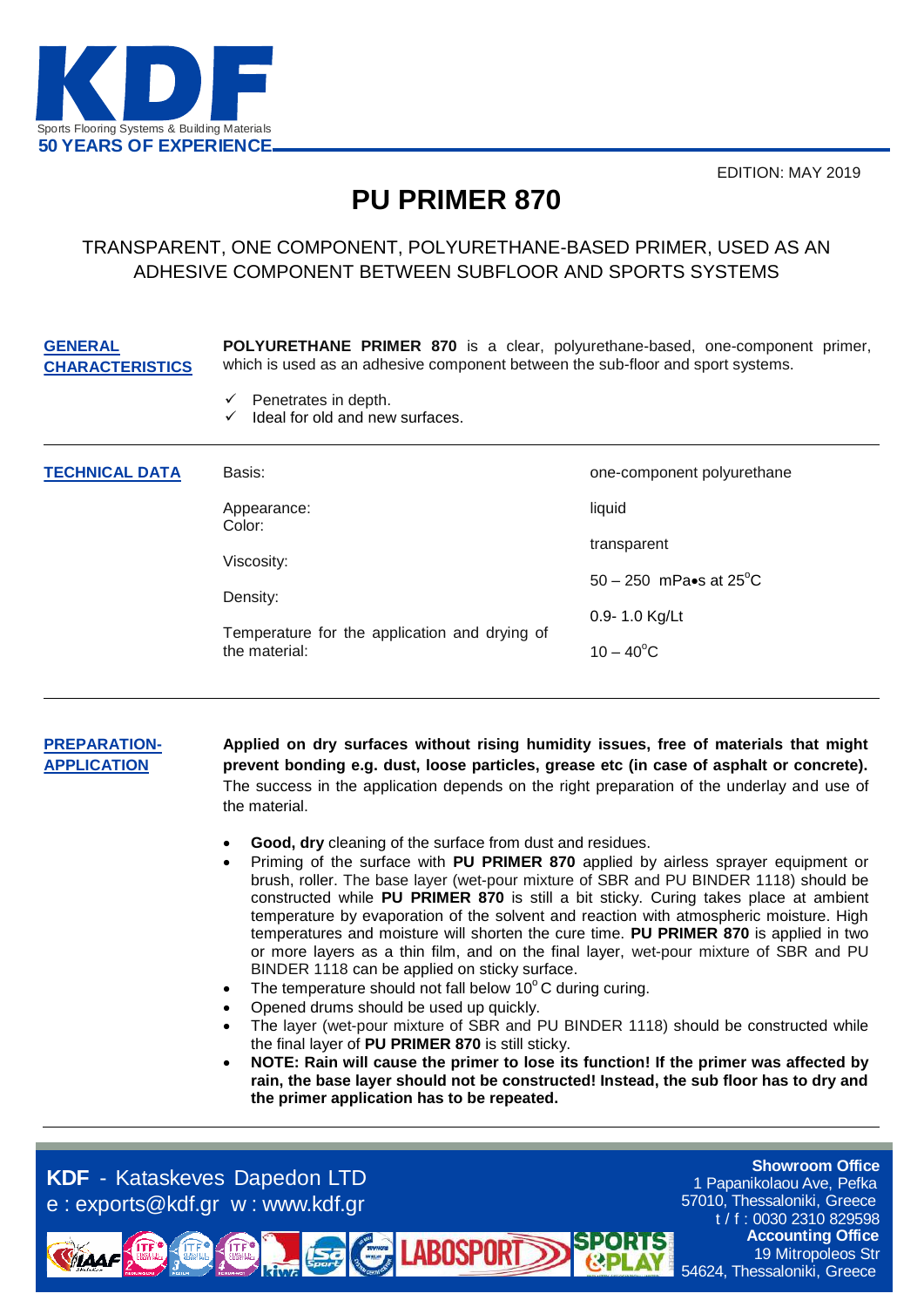

| 200-300 gr/ $m2$ depending on the type and the absorbency of the underlay.                                                                                                                                                                                                                |
|-------------------------------------------------------------------------------------------------------------------------------------------------------------------------------------------------------------------------------------------------------------------------------------------|
| Brush and airless sprayer. Tools should be cleaned with a PU solvent immediately after use.                                                                                                                                                                                               |
| Drums / Barrels.                                                                                                                                                                                                                                                                          |
| One year in unopened containers in cool and dry places, out of sunlight, with minimum<br>temperature 5°C and maximum temperature 30°C.                                                                                                                                                    |
| Working time of POLYURETHANE PRIMER 870 decreases when ambient temperature<br>rises.<br>Prolonged storage of partially used containers containing POLYURETHANE PRIMER<br>870 must be avoided as contact with atmospheric moisture will result in skinning and<br>clouding of the product. |
| The application must take place in well-aired places using protective gloves. Skin or eye<br>contact must be avoided, otherwise wash carefully with soap and water.<br>For more information consult the safety data sheet.                                                                |
|                                                                                                                                                                                                                                                                                           |

The information given here is true, represents our best knowledge and is based not only on laboratory work, but also on field experience. However, because of numerous factors affecting results we offer this information without any guarantee and no patent liability is assumed. For additional information or questions, contact the technical department of KDF LTD.

**LABOSPORT** 

**KDF** - Kataskeves Dapedon LTD e : exports@kdf.gr w : www.kdf.gr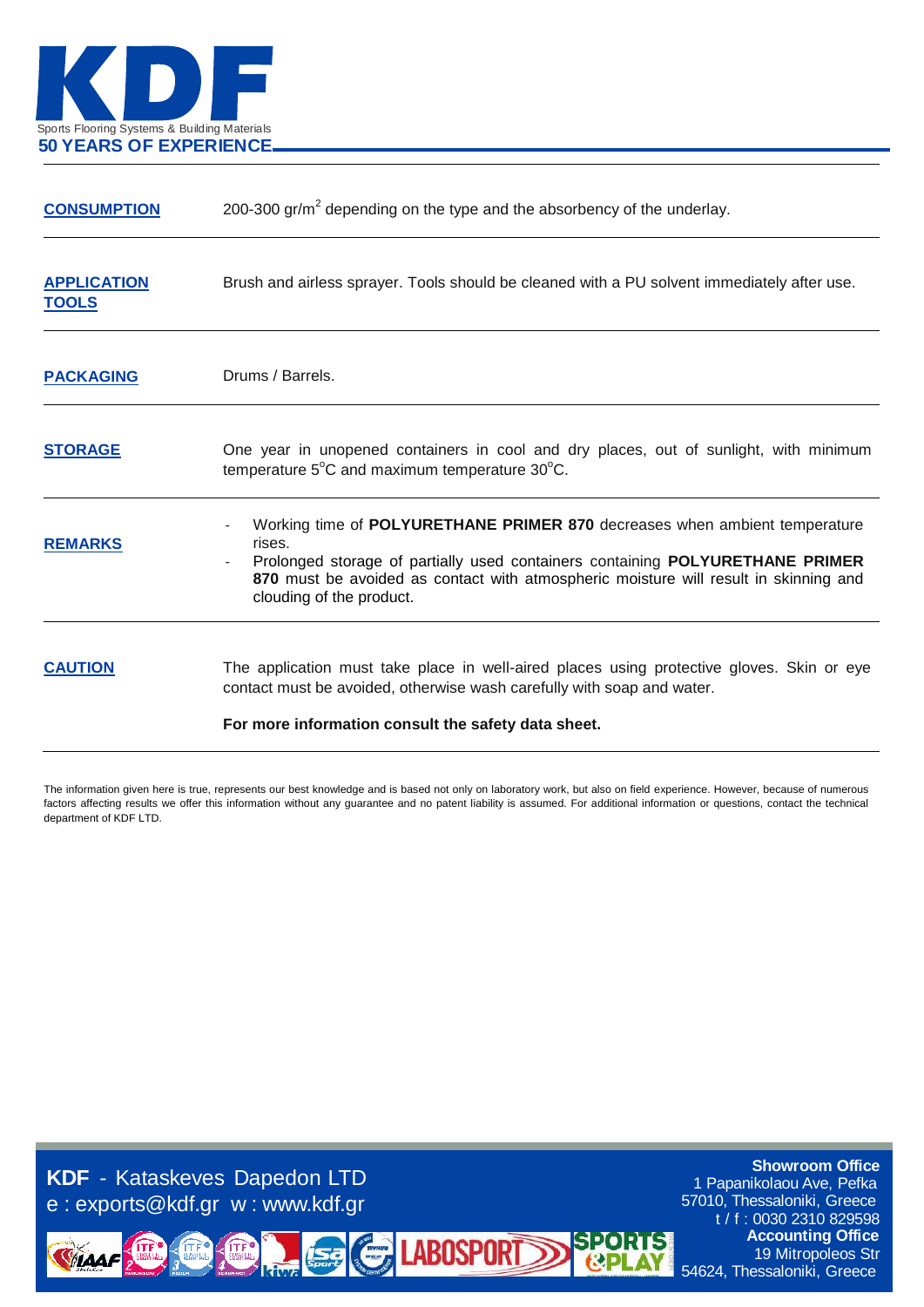

EDITION: MAY 2019

### **PU BINDER 1178**

### SPECIAL POLYURETHANE BINDER

#### **GENERAL CHARACTERISTICS**

100% solids, aromatic polyisocyanate-prepolymer moisture-curing binder based on diphenylmethane diisocyanate. It is MDI based and solvent free. It exhibits excellent adhesion to all rubber granules and gives a strong performance both in terms of tensile strength and durability.

It is mixed with **RECYCLED RUBBER 858, SBR granules,** for the creation of the innovative, elastic, safety playground flooring **SAFEPOL SANDPROOF SYSTEM** or other flexible rubber floorings, ideal for playgrounds, schools etc.

**PU BINDER 1178** cured with the air humidity, has low viscosity and is solvent free. **PU BINDER 1178** combines and bonds SBR or EPDM rubber granules, RIM components, polyurethane granules and sponge particles. Also it can be used as lining for insulation and for pasting.

| <b>TECHNICAL</b><br><b>DATA</b>         | Density (25°C)<br>Viscosity (25°C)<br>Color    | 1,09 $\pm$ 0.1 gr/cm <sup>3</sup><br>8000±mPas<br>Clear, pale yellow |
|-----------------------------------------|------------------------------------------------|----------------------------------------------------------------------|
| <b>SUBSTRATE</b><br><b>REQUIREMENTS</b> | Concrete quality:<br>Age:<br>Moisture content: | at least C20/25<br>at least 30 days<br>below 4%                      |

**PREPARATION-APPLICATION**

**On-site applications: Applied on dry surfaces, free of materials that might prevent bonding e.g. dust, loose particles etc (in case of asphalt or concrete).** The success in the application depends on the right preparation of the underlay and use of the material.

**Good, dry** cleaning of the surface from dust and residues.

**LABOSPORT** 

- Priming of the surface with the special **POLYURETHANE PRIMER 870** in two layers. Consumption: 250-400  $gr/m^2$ , depending on the absorption of the underlay. It is recommended that the second layer should be applied in sections each time, right before the application of **PU BINDER 1178** and **SBR granules** in order to ensure proper adhesion.
- Good mixing of the **PU BINDER 1178** and the **RECYCLED RUBBER 858 in granulometry of 2-4mm or 2-5mm**. Mixing should be performed using a low revolution mixer (300-600 rpm) for 1-2 min. Stirring of the mixture should be performed thoroughly near the sides and bottom

**KDF** - Kataskeves Dapedon LTD e : exports@kdf.gr w : www.kdf.gr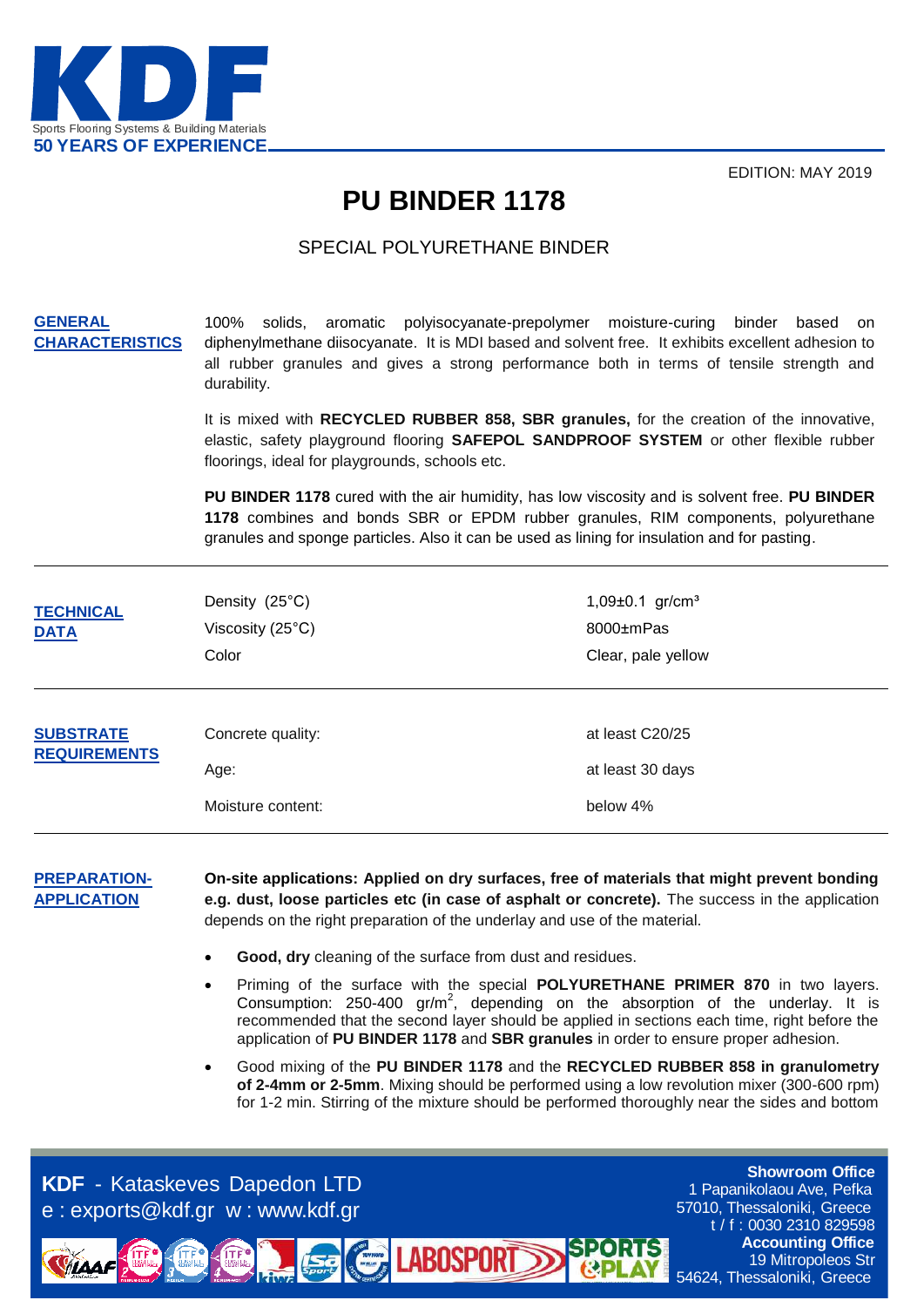

of the container in order to achieve homogeneity.

|                  | • Following, the mixture is poured on the surface and spread on the desired thickness using<br>paving machine or it can be done manually if the applicator is experienced, with rake for<br>spreading, (wooden) straightedge for initial smoothing, flat metal trowel for final smoothing<br>and compacting, cylinder weighing 8-15kg for final compacting-(cylinder should be cleaned<br>repeatedly with diesel to remove stuck granules from its surface). Consumption: 7kg/m <sup>2</sup> /cm. |
|------------------|---------------------------------------------------------------------------------------------------------------------------------------------------------------------------------------------------------------------------------------------------------------------------------------------------------------------------------------------------------------------------------------------------------------------------------------------------------------------------------------------------|
|                  | Good mixing of the PU BINDER 1178 and the RECYCLED RUBBER 858 in granulometry<br>of 0.5-2mm. Mixing should be performed using a low revolution mixer (300-600 rpm) for 1-2<br>min. Stirring of the mixture should be performed thoroughly near the sides and bottom of the<br>container in order to achieve homogeneity.                                                                                                                                                                          |
|                  | Following, the mixture is poured on the surface and spread on the desired thickness using<br>paving machine or it can be done manually if the applicator is experienced, with rake for<br>spreading, (wooden) straightedge for initial smoothing, flat metal trowel for final smoothing<br>and compacting, cylinder weighing 8-15kg for final compacting-(cylinder should be cleaned<br>repeatedly with diesel to remove stuck granules from its surface). Consumption: 7,2kg/m <sup>2</sup> /cm. |
|                  | Follows the application of KDF-PU 1055 a special waterproof and sandproof, polyurethane<br>pore filler.                                                                                                                                                                                                                                                                                                                                                                                           |
|                  | • And finally a top coat is applied, KDF-PU 1056, polyurethane, modified, UV-resistant,<br>aliphatic, elastic, glossy, two-component top coating.                                                                                                                                                                                                                                                                                                                                                 |
| <b>PACKAGING</b> | 220kg in barrels.                                                                                                                                                                                                                                                                                                                                                                                                                                                                                 |
| <b>STORAGE</b>   | One year in unopened containers in dry places with minimum temperature 5°C and maximum<br>temperature 30°C, protected from moisture and heat.                                                                                                                                                                                                                                                                                                                                                     |
| <b>REMARKS</b>   | The floor must be smooth, dry and clean. Must be removed from oil, dirt, rust and burr. Do not<br>add any foreign material. Concrete humidity should not be above 4%, ambient humidity should be<br>at least 40% and most 80%. To begin the application, must wait for the appropriate humidity                                                                                                                                                                                                   |
|                  | Working time of PU BINDER 1178 decreases when ambient temperature rises.                                                                                                                                                                                                                                                                                                                                                                                                                          |
|                  | Prolonged storage of partially used containers containing PU BINDER 1178 must be avoided as<br>contact with atmospheric moisture will result in skinning and clouding of the product.                                                                                                                                                                                                                                                                                                             |
| <b>CAUTION</b>   | The application must take place in well-aired places using protective gloves. Skin or eye contact<br>must be avoided, otherwise wash carefully with soap and water.                                                                                                                                                                                                                                                                                                                               |
|                  | For more information consult the material safety data sheet.                                                                                                                                                                                                                                                                                                                                                                                                                                      |

The information given here is true, represents our best knowledge and is based not only on laboratory work, but also on field experience. However, because of numerous factors affecting results we offer this information without any guarantee and no patent liability is assumed. For additional information or questions, contact the technical department of KDF LTD.

**SPOR** 

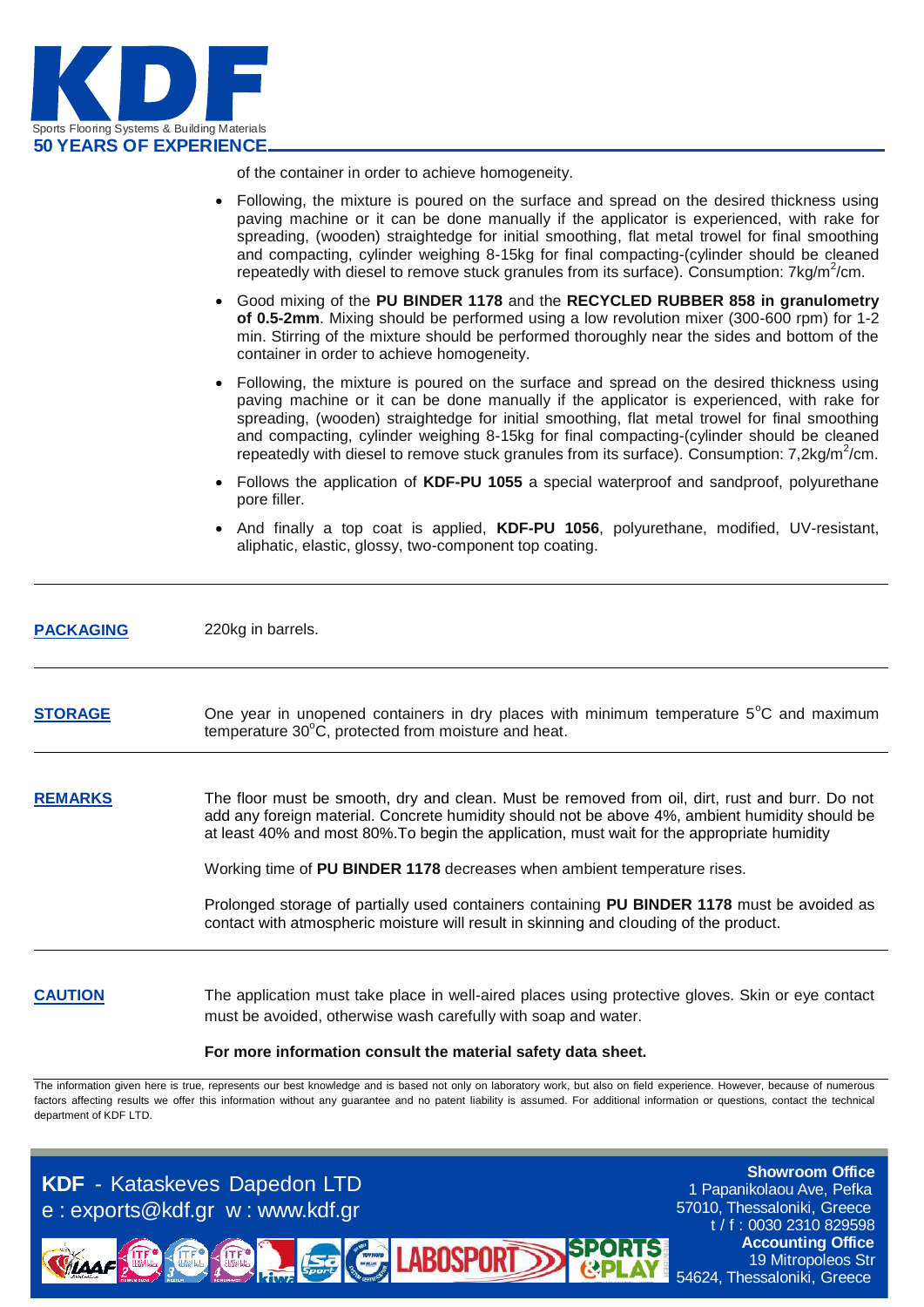

EDITION: MAY 2019

# **EPDM 856**

### RUBBER GRANULES

#### **GENERAL CHARACTERISTICS**

Type of material: Rubber EPDM

Grain size: 0.8-2.5mm,1.0-3mm,1.0-4mm or others

| <b>PERFORMANCE</b><br>OF SAMPLE 25% | <b>Test item</b>                       | Performance     |
|-------------------------------------|----------------------------------------|-----------------|
|                                     | Tensile strength (Mpa)                 | >4.3            |
|                                     | Elongation at break (%)                | >735            |
|                                     | Hardness (shore A)                     | 60-65           |
|                                     | Specific gravity (kg/cm <sup>3</sup> ) | $1.45 \pm 0.05$ |

#### **PREPARATION-APPLICATION**

**EPDM** 856 granules are basically used for wet pour colored playground floorings (granulometry 1-3mm), for flexible multipurpose outdoor courts in 10-20 mm, SYSTEM COLORFLEX, and in applications of running track system such as POLTRACK SANDWICH SYSTEM (granulometry 1-3mm) and POLTRACK SPRAYCOAT SYSTEM (granulometry 0.5-1.5 mm).

Can be used also as infill of artificial synthetic turf or in the production of epdm rubber tiles or even loose lay and around swimming pools as a flexible flooring.

- **REMARKS I** is highly suggested (especially in hot climates like in Middle East countries) the usage of the UV-resistance top coat **POLYSPORT XP 1069**, which gives a strong UV protection and doesn't allow the change of color to occur. **POLYSPORT XP 1069** is produced in all EPDM colour range and needs to be applied with 0,4 kg/m2 in two crossing layers by airless sprayer or rollers.
	- In case that there is no usage of UV-resistance polyurethane aliphatic coating strong shades like blue, rose, orange, grey etc will alter.

**LABOSPOR** 

**KDF** - Kataskeves Dapedon LTD e : exports@kdf.gr w : www.kdf.gr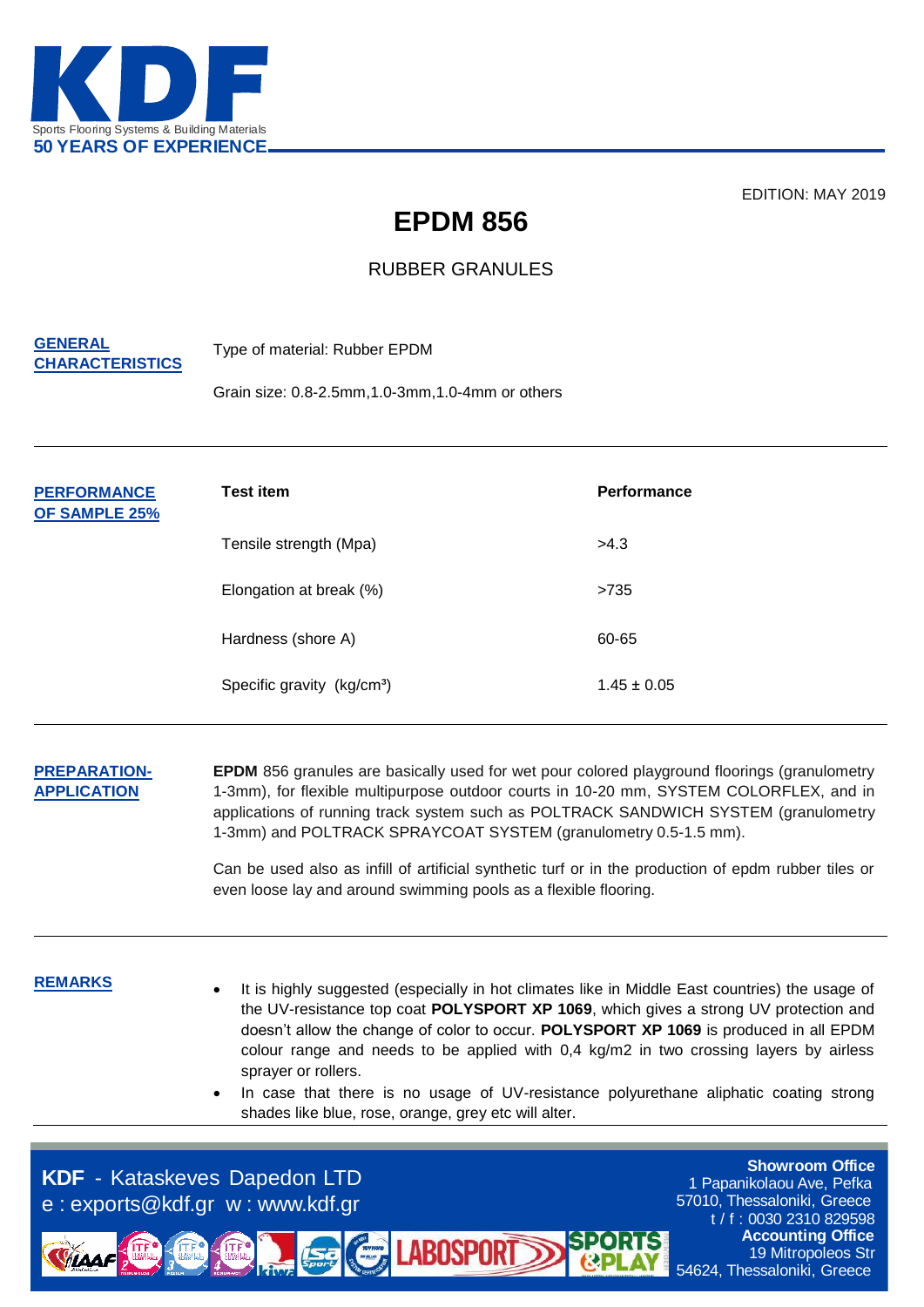

- All technical data are correct to the best of our knowledge and are intended to help our customers.
- They do not constitute a guarantee of qualities and provide on bases for legal liability.
- We advise our customers to choose the PU-binder according to the type and color of the EPDM rubber granules.

The information given here is true, represents our best knowledge and is based not only on laboratory work, but also on field experience. However, because of numerous factors affecting results we offer this information without any guarantee and no patent liability is assumed. For additional information or questions, contact the technical department of KDF LTD.

**LABOSPORT** 

**KDF** - Kataskeves Dapedon LTD e : exports@kdf.gr w : www.kdf.gr

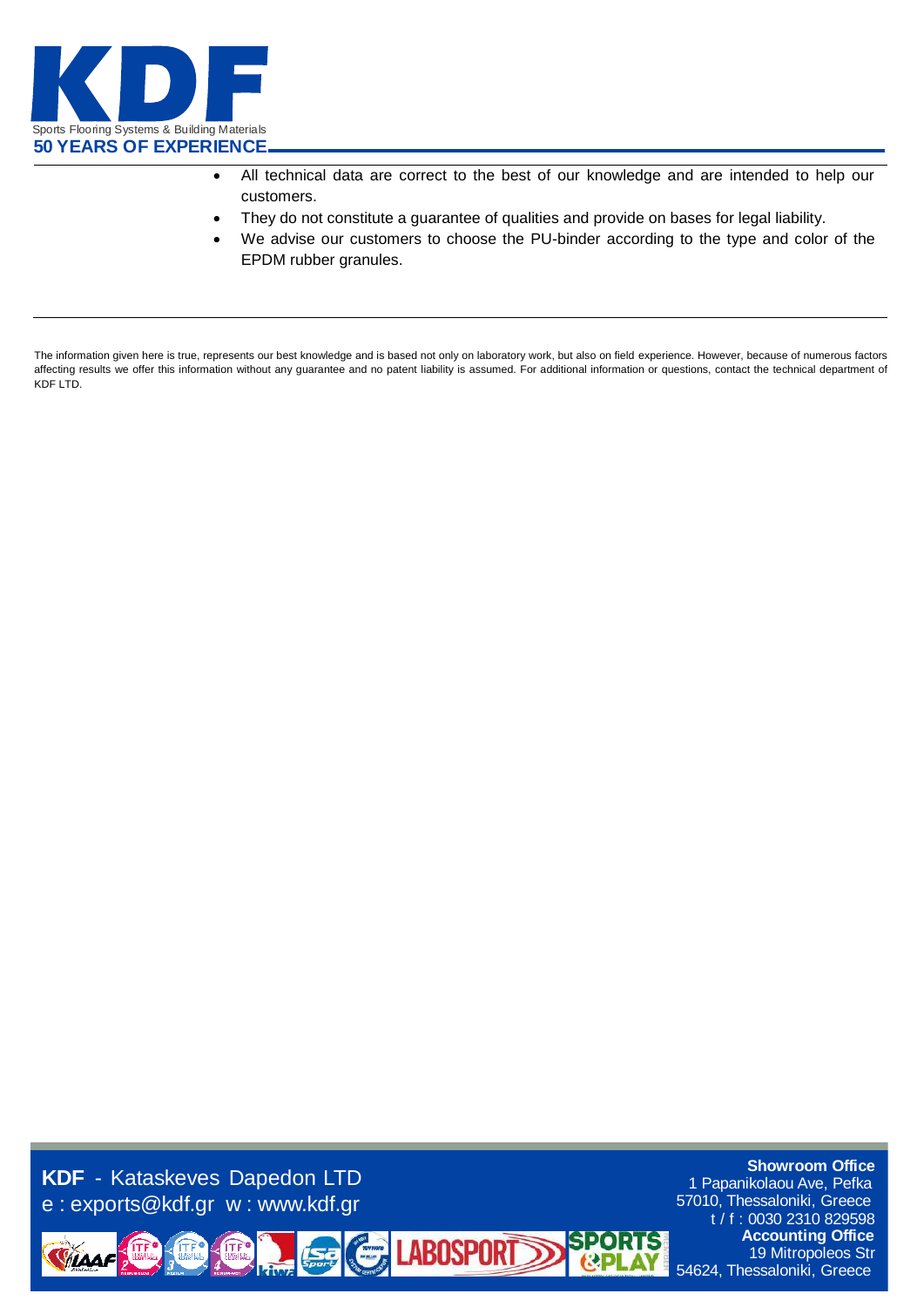

EDITION: DECEMBER 2019

## **KDF-PU 1055 PORE FILLER**

#### **FOR SANDPROOF-WATERPOOF PLAYGROUND FLOORINGS**

**GENERAL CHARACTERISTICS KDF-PU 1055 PORE FILLER** is a sealing, sandproof and waterproof modified pore filler with high elasticity that can be applied over SBR cushion layers.

> **KDF-PU 1055 PORE FILLER** resists against sand penetration/ depositing, humidity, water and most of the chemicals. It has very good filling capacity and thixothropic properties. It has low fluidity feature with its filler structure. It can be easily applied. It provides strong and very elastic filling after the reaction.

| <b>TECHNICAL DATA</b> | Mixing Ratio                            | 90.8 : 9.2 (By weight)              |
|-----------------------|-----------------------------------------|-------------------------------------|
|                       | Density of mixture (25°C)               | 1.69-1.79 Kg/lt                     |
|                       | Viscosity of mixture (25°C)             | 40000-55000 mPa•s at $25^{\circ}$ C |
|                       | Pot-life $(25^{\circ}C)$                | 30-40 min                           |
|                       | Application temperature                 | Min $10^{\circ}$ C                  |
|                       | Curing (25°C and %60 relative humidity) | After 24 hours it can be sanded     |
|                       | Color                                   | Creme                               |
|                       |                                         |                                     |

**PREPARATION-APPLICATION**

It is used to fill pores, cracks, dilation spaces, holes to smooth and repair the floor and other filling applications. Especially used for sealing and sandproofing in-situ applied SBR (or EPDM) layers in SAFEPOL SANDPROOF system

The resin component should be thoroughly stirred to incorporate any slight separation, whilst continuing stirring the contents of the hardener container should be added. Continue stirring until a homogeneous mix is obtained. The mixed material must be used within 30-40 minutes of mixing at 25ºC The surface must be dry and clean. **KDF-PU 1055 PORE FILLER** can be applied by trowel.

**CONSUMPTION** 2 kg per m<sup>2</sup> (depends on the surface absorbance and SBR granulation)

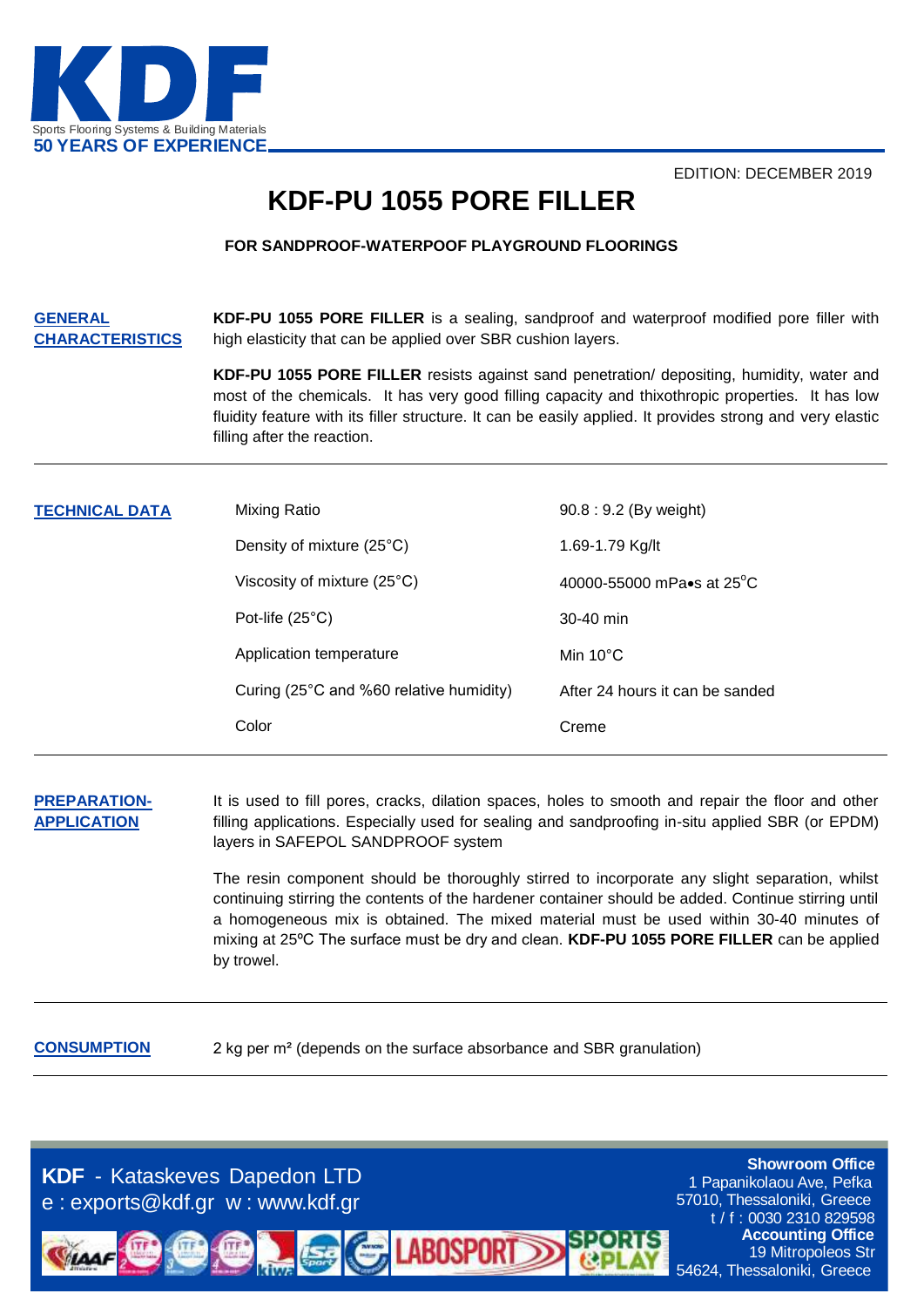

| <b>PACKAGING</b> | Barrels 280kg                                                                                                                                                                                                                                                                                                                                                                                                                                   |
|------------------|-------------------------------------------------------------------------------------------------------------------------------------------------------------------------------------------------------------------------------------------------------------------------------------------------------------------------------------------------------------------------------------------------------------------------------------------------|
| <b>STORAGE</b>   | One year in unopened containers in cool and dry places, out of sunlight, with minimum<br>temperature 5°C and maximum temperature 30°C.                                                                                                                                                                                                                                                                                                          |
| <b>REMARKS</b>   | Substrate must be dry, clean, and free from dust, grease and oil. Application must be done<br>between 10°C - 40°C.                                                                                                                                                                                                                                                                                                                              |
|                  | KDF-PU 1055 PORE FILLER has to be thoroughly sanded before the application of the top<br>aliphatic coat KDF-PU 1056 TOP COATING in order to provide a smooth clean surface for the<br>aliphatic top coat that will follow right after the sanding process is completed.                                                                                                                                                                         |
|                  | By no means KDF-PU 1055 PORE FILLER should be applied in thickness. The material is a<br>pore filler and not a levelling material, and so it should be applied as pore filler (thin dragged<br>layer over the substrate). In case it is applied in some areas in thickness, those areas should be<br>well ground with sanding machine before subsequent layers in order to avoid cracking of the<br>material due to oversized thickness.        |
|                  | Attention should be given also to possible trapped humidity in the pore filler, which could lead to<br>cracks in the material or bubbles of the material.                                                                                                                                                                                                                                                                                       |
|                  | Moreover, it is important that the mixing ratio between PU BINDER to SBR or EPDM rubber in<br>the underlying cushion mixtures is kept as stable as possible in order to obtain similar flexibility of<br>the cushion throughout the surface. Otherwise, areas with different flexibilities might occur. Same<br>can happen if the mixing is not properly done in the paving machine or in the barrels/drums to<br>secure uniformity throughout. |
| <b>CAUTION</b>   | Harmful if swallowed. Seek immediately medical attention. Rubber gloves and safety glasses<br>with side guards should be worn.                                                                                                                                                                                                                                                                                                                  |

**For more information consult the material safety data sheet.**

The information given here is true, represents our best knowledge and is based not only on laboratory work, but also on field experience. However, because of numerous factors affecting results we offer this information without any guarantee and no patent liability is assumed. For additional information or questions, contact the technical department of KDF LTD.

**LABOSPORT** 

**KDF** - Kataskeves Dapedon LTD e : exports@kdf.gr w : www.kdf.gr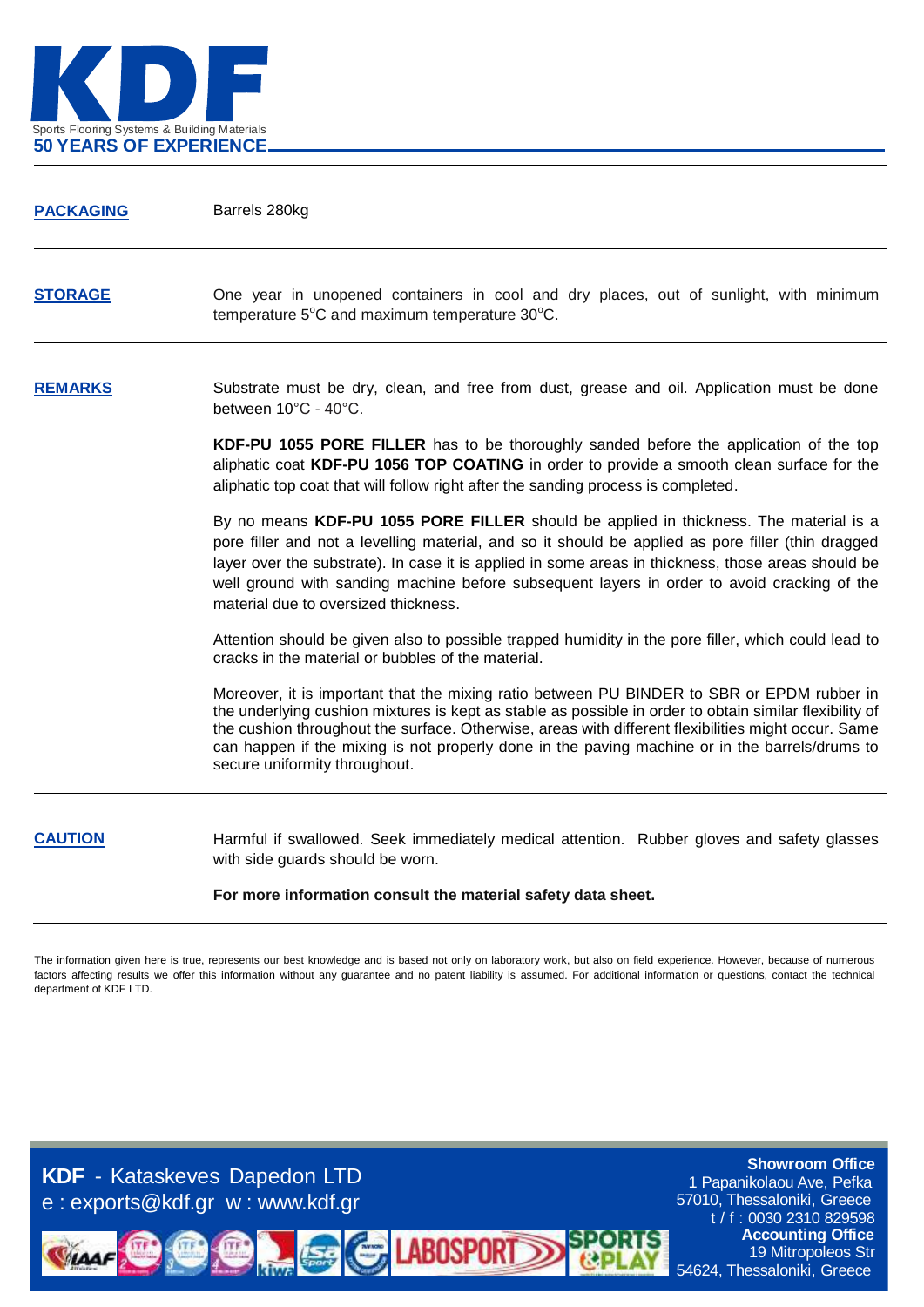

EDITION: DECEMBER 2019

## **KDF-PU 1056 TOP COATING**

**FOR SANDPROOF-WATERPOOF PLAYGROUND FLOORINGS**

**GENERAL CHARACTERISTICS KDF-PU 1056 TOP COATING** is a polyurethane, two-component, solvent-based, glossy finish aliphatic, elastic coating for outdoor sports surfaces.

> It is applied as a final, sealing layer on top of playground floorings made of **SBR rubber** plus **PU binder mixture**, or **EPDM** plus **PU binder** mixture, on safety tiles. Especially used as the sealing top coat in the **SAFEPOL SANDPROOF** system.

Provides a glossy surface with exceptional resistance in abrasion and various chemical agents.

It is UV-resistant and thus absolutely suitable for outdoor surfaces.

| <b>TECHNICAL DATA</b> | Mixing Ratio (transparent)                                        | 83,5:16,5 (By weight)          |
|-----------------------|-------------------------------------------------------------------|--------------------------------|
|                       | Mixing Ratio (colored)                                            | 78 : 22 by weight              |
|                       | Density (25°C)                                                    | app. $1,3\pm0.1$ gr/cm3        |
|                       | <b>Application Temperature</b><br>Curing $(25^{\circ}C)$<br>Color |                                |
|                       |                                                                   | Min $10^{\circ}$ C             |
|                       |                                                                   | 8-10 hour                      |
|                       |                                                                   | 18 colors from KDF color chart |

- **PREPARATION-APPLICATION** Good, dry cleaning of the surface from dust and residues using vacuum cleaner and squeegees.
	- Caution must be taken so that temperature of the support surface as well as ambient air remains above 15<sup>o</sup>C during application and curing of the materials while relative humidity does not exceed 75%.
	- The resin component should be thoroughly stirred to incorporate any slight separation, whilst continuing stirring the contents of the hardener container should be added. Continue stirring until a homogeneous mix is obtained. Airless sprayer or roller can apply **KDF-PU 1056 TOP COATING**.

| <b>CONSUMPTION</b> | App.350-400 gr/m <sup>2</sup> for the SAFEPOL SANDPROOF system. Apply three coats at least.                            |
|--------------------|------------------------------------------------------------------------------------------------------------------------|
| <b>PACKAGING</b>   | 5kg, 15kg set (A+B).                                                                                                   |
| <b>STORAGE</b>     | 12 months in unopened containers in dry places with minimum temperature $5^{\circ}$ C and maximum<br>temperature 30°C. |

**LABOSPORT** 

**KDF** - Kataskeves Dapedon LTD e : exports@kdf.gr w : www.kdf.gr